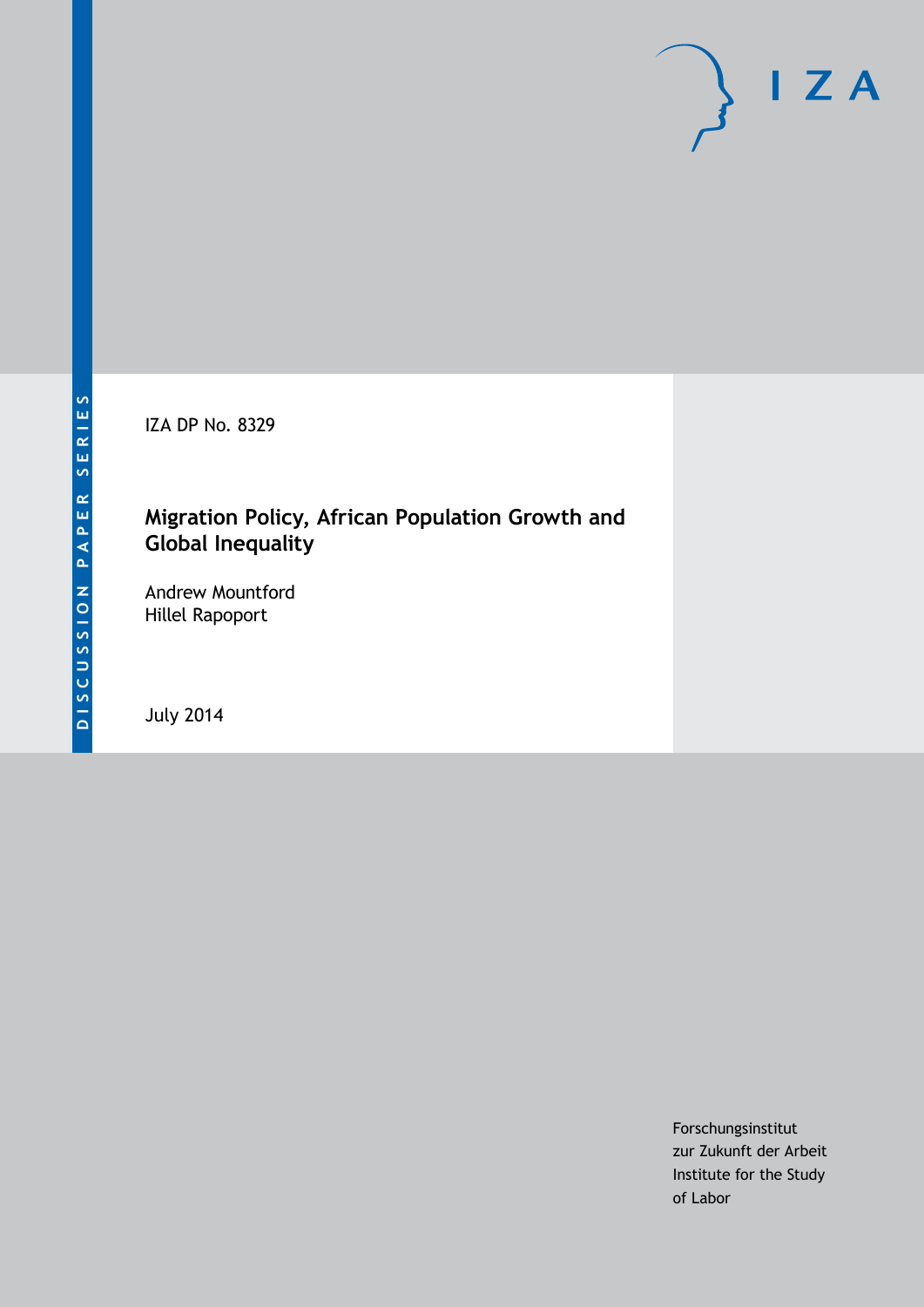# **Migration Policy, African Population Growth and Global Inequality**

#### **Andrew Mountford**

*Royal Holloway, University of London*

### **Hillel Rapoport**

*PSE, University Paris 1 Pantheon-Sorbonne, Bar-Ilan University and IZA*

#### Discussion Paper No. 8329 July 2014

IZA

P.O. Box 7240 53072 Bonn Germany

Phone: +49-228-3894-0 Fax: +49-228-3894-180 E-mail: [iza@iza.org](mailto:iza@iza.org)

Any opinions expressed here are those of the author(s) and not those of IZA. Research published in this series may include views on policy, but the institute itself takes no institutional policy positions. The IZA research network is committed to the IZA Guiding Principles of Research Integrity.

The Institute for the Study of Labor (IZA) in Bonn is a local and virtual international research center and a place of communication between science, politics and business. IZA is an independent nonprofit organization supported by Deutsche Post Foundation. The center is associated with the University of Bonn and offers a stimulating research environment through its international network, workshops and conferences, data service, project support, research visits and doctoral program. IZA engages in (i) original and internationally competitive research in all fields of labor economics, (ii) development of policy concepts, and (iii) dissemination of research results and concepts to the interested public.

<span id="page-1-0"></span>IZA Discussion Papers often represent preliminary work and are circulated to encourage discussion. Citation of such a paper should account for its provisional character. A revised version may be available directly from the author.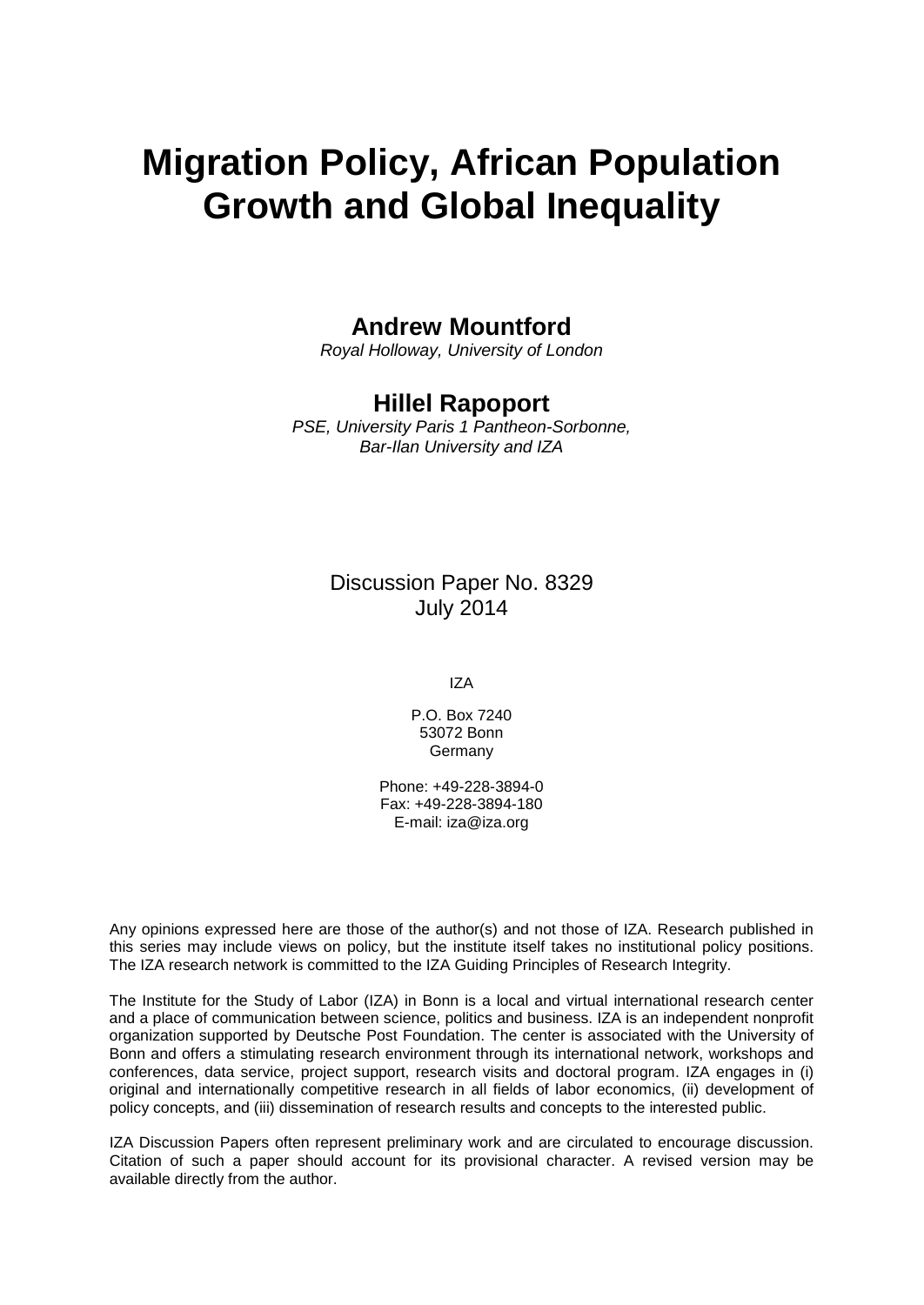IZA Discussion Paper No. 8329 July 2014

### **ABSTRACT**

### **Migration Policy, African Population Growth and Global Inequality[\\*](#page-1-0)**

According to recent UN projections more than 50 percent of the growth in world population over the next half century will be due to population growth in Africa. Given this, any policy that influences African demography will have a significant impact on the world distribution of income. In this paper we discuss the potential for migration policies to affect fertility and education decisions, and hence, population growth in Africa. We present the results from different scenarios for more or less restrictive/selective migration policies and derive their implications for the evolution of world inequality.

JEL Classification: O40, F11, F43

Keywords: global inequality, migration, fertility, Africa

Corresponding author:

Hillel Rapoport Centre d'Economie de la Sorbonne Paris School of Economics 106-112 Bd. De l'Hôpital 75013 Paris France E-mail: [hillel.rapoport@psemail.eu](mailto:hillel.rapoport@psemail.eu)

We thank participants and the organisers of the international conference on "International labor mobility and inequality across nations" in Clermont-Ferrand (France), January 2014. We are grateful to our discussant at the conference, Jesús Fernández Huertas Moraga for very useful comments and suggestions. We also thank Blandine Vachon for excellent research assistance. All remaining errors are our own. Hillel Rapoport acknowledges support from CEPREMAP.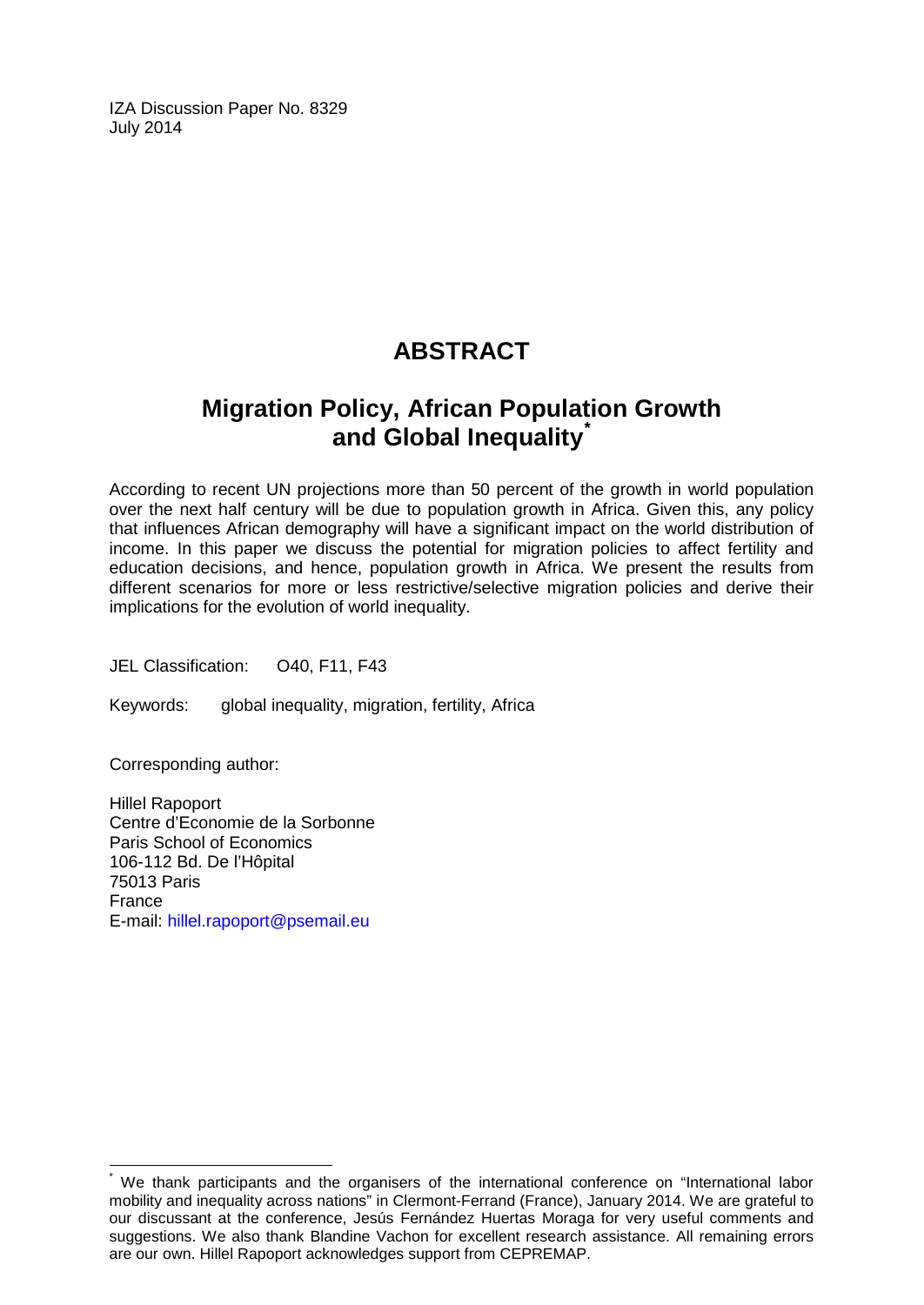In the next 10 years, there will be more than 100 million more school-aged children in Africa. By the year 2050, more than a quarter of the world workforce will be African. And in the next three generations, more than 40 percent of the entire world youth will live in Africa. This is not just a challenge. This is an extraordinary opportunity, not just for Africans but for the world.

Secretary of State John Kerry, May 25th 2013, African Union 50th Anniversary Summit.

### 1 Introduction

In his address to the African Union on the occasion of its 50th anniversary, Secretary of State John Kerry was referring to the recently released United Nations Population Division forecasts for the next century. The UN is now projecting that the world population will keep growing throughout the rest of the century and will reach nearly 11 billion by the year 2100. These figures differ markedly from their previous projections released four years ago and which showed a milder increase. In any event, such projections necessarily rely on a number of assumptions that are by nature disputable and that have been widely criticized recently. For example, Deutsche Bank economist Sanjeev Sanyal suggested that population growth for Africa was largely over-estimated due to a few but critical assumptions, notably the assumption of a stable long-run level of population (New York Times, 2013a).

A general critique that can be addressed to demographic projections, and to UN projections in particular, is that they tend to neglect the potential for economic forces to shape demography. Typically, demographic projections do not anticipate that economic forces can bring about major policy changes that, in turn, affect the micro decisions of household when they choose the number and education level of their children. A striking illustration of this is the recent relaxation of the one-child policy in China in response to age and gender imbalances in the population that were judged by China's authorities as compromising the country's growth and development prospects (New York Times, 2013b). Such sudden policy changes will undoubtedly impact on the fertility, age structure and eventually the population size of China; given that China is one of the largest countries of the world in terms of demographic size, whatever affects demography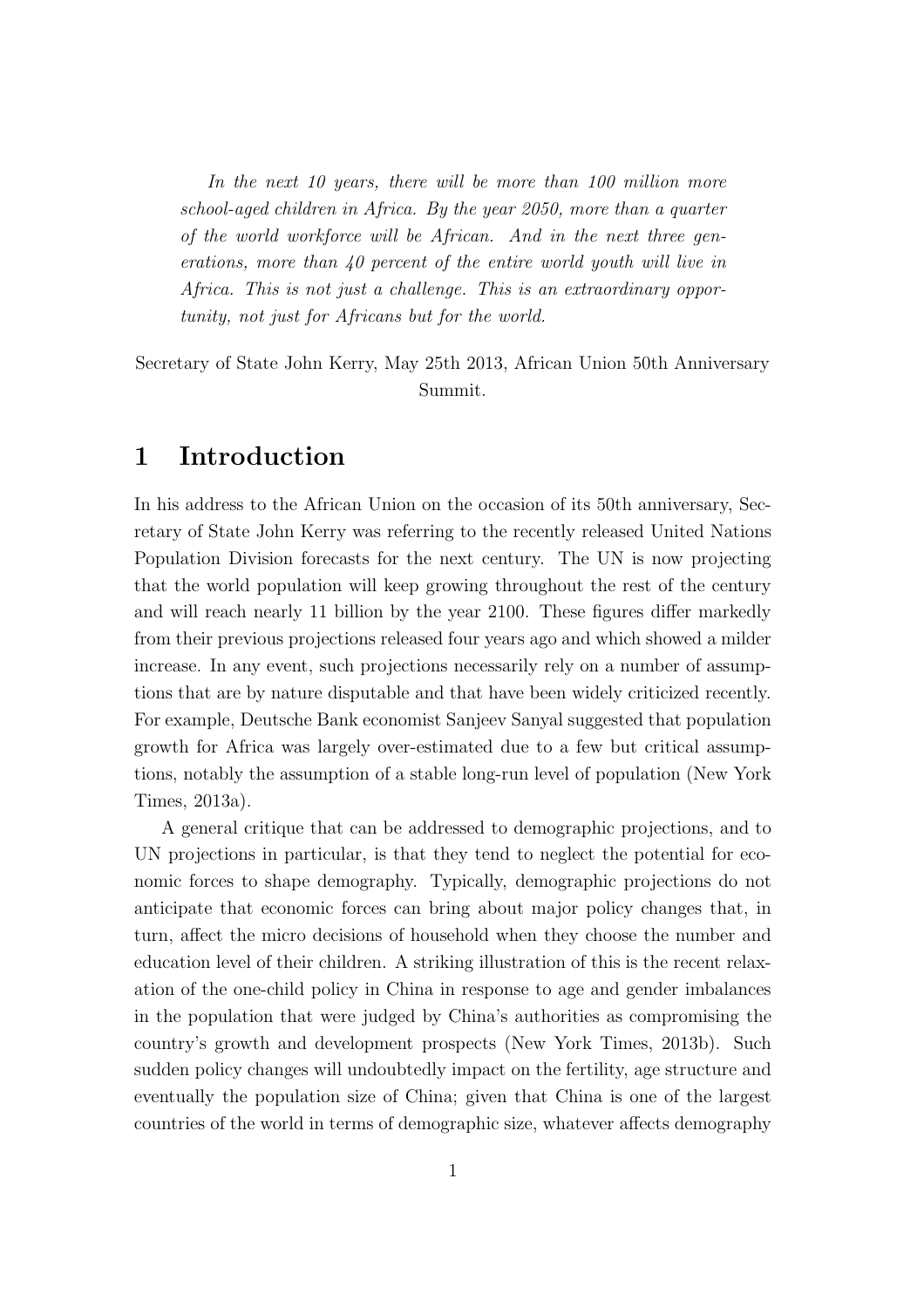in China has important repercussions for the distribution of the world population and, hence, on the world distribution of income. The same applies to African demography. Policy changes that affect African population growth will significantly impact global inequality.

The UN projections are widely used by governments and international agencies to design global policies addressing important issues such as global warming, food security, energy security, as well as, of course, political and economic imbalances. Our point, however, is not to propose another estimate of the world population growth for the coming decades but to demonstrate the potential sensitivity of such figures to changing policy environments. The policy we are interested in is migration, that is, whether immigration policies in the advanced economies will become more or less restrictive (determining how many people are allowed to move legally from developing to developed countries) and whether they will become more or less selective (that is, favor the highly educated and skilled, which will determine the skill composition of migration flows and the induced effects in terms of quality-quantity trade off for children, as described in the next section). Indeed, the UN projections (and, for that purpose, virtually all demographic projections released by international agencies) neglect the fact that migration is affecting the size and composition of nations ipso facto (i.e., directly, by moving people) but also indirectly, through the interaction between migration and other households decisions regarding human capital investment and fertility.

Migration can affect fertility through a number of channels, first and foremost by affecting the expected return to human capital and, hence, via the qualityquantity trade-off for children, see Docquier and Rapoport (2012), for a review of this literature. This is the channel that we focus on in this paper but there are other potential channels, such as e.g. remittances. Recent work has also emphasized a transmission of norms mechanism, whereby migrants transfer social norms regarding fertility behavior from destination to home. This transmission mechanism has first been suggested by Fargues (2007) to explain why high-emigration regions of Morocco have lower than average fertility while high-emigration regions of Egypt have higher than average fertility; the hypothesis being that in both cases migrants remit the type of fertility behavior they experience wherever they live (that is, low-fertility for Moroccan migrants in Western Europe and high-fertility for Egyptian migrants in the Gulf). This conjecture has been confirmed for Egypt by Bertoli and Marchetta (forthcoming) and in cross-country comparisons by Beine, Docquier and Schiff (2013), who also find evidence for the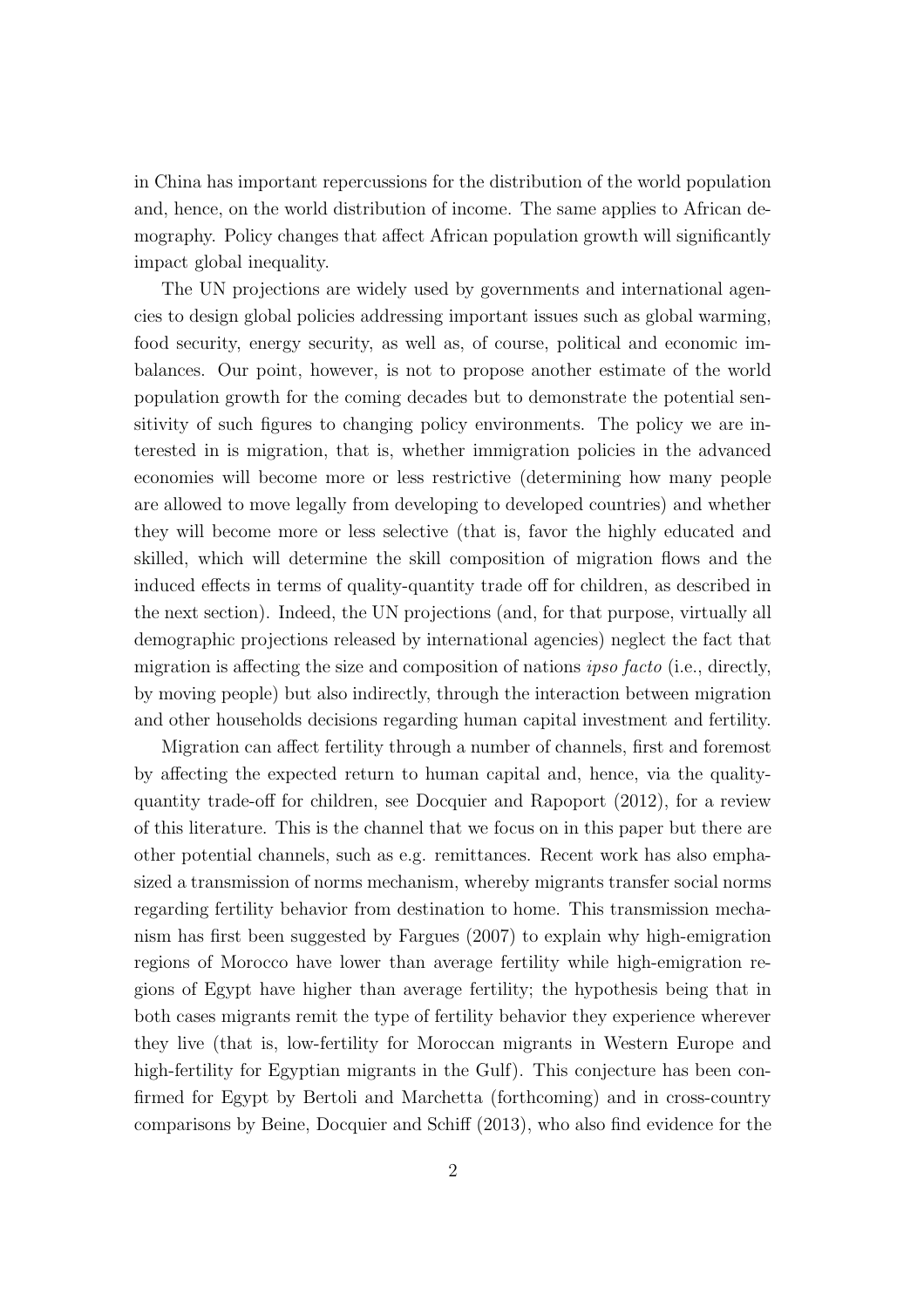

Figure 1: The density of log GDP per capita in the world economy holding GDP per capita constant at 2010 levels while changing the distribution of world population to that of the UN estimates in 2010 and 2050.

other channels. Using data on internal migration in 19th century France, Daudin, Franck and Rapoport (2013) further suggest that such cultural diffusion channel played a significant role in explaining the transmission of the fertility transition.

This paper emphasizes the quantity-quality trade-off framework in which decisions about the number of children to raise, and how much education to give them, is affected by the global demand for skills (which determines wage premiums and inter-country wage differentials) and by the policies allowing for labor to move across borders (i.e., the extent to which workers in the South can respond to changes in the demand for skills in the North). The quantity-quality trade-off has been shown to be an important factor in explaining the demographic transition from the Malthusian to the Modern Growth regime in the 19th century (see Galor, 2005). It is therefore natural to ask whether the changes in the demand for skills will have significant effects on the fertility path of today's developing countries in the 21st century.

The paper which is most closely related to ours is a recent paper by Delogu,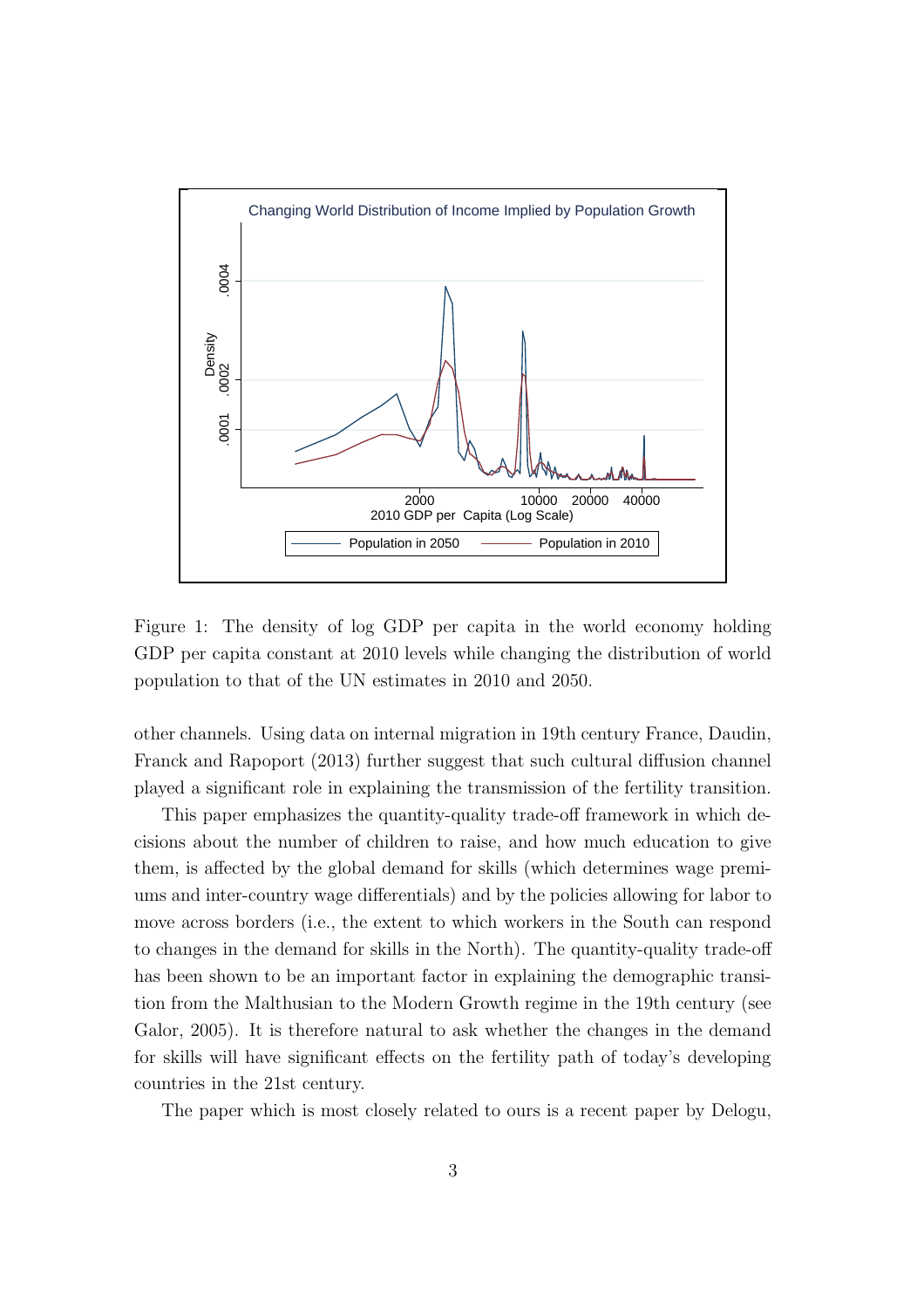

Figure 2: The density of log GDP per capita in the world economy in 2050 under the UN projected population and under a scenario of skill biased emigration from Africa.

Docquier and Machedo (henceforth DDM) (2013). We view our paper as a complement to their study in that it addresses the same topic but from a different angle and using alternative underlying assumptions. In particular, the migration scenarios retained differ. DDM (2013) assume a full liberalization of the movement of labor (i.e., all individuals willing to emigrate – according to the Gallup survey – are free to do so) and so migration is modelled as an optimal location choice where migration costs play a central role. In contrast in our model emigration remains largely constrained and we assume there to be an excess supply of South-North migrants and focus on the way changing emigration propensities affects the quality-quantity trade-off for children and, thus, the relative size of nations. We model immigration policy in two dimensions: the total degree of openness and the degree to which immigration is selective (i.e., the degree to which there is a differential probability of emigration across skill groups). Finally, our model is also a much simpler one highlighting the contribution of the quantity-quality trade off to population change in the next half-century or so and emphasizing the interaction between migration and this trade-off, while DDM are focusing on inter-country and within-country wage gaps.

The evolution of the African population will clearly have a direct effect on the evolution of world income inequality. Figure 1 illustrates the effect of the projected changes in world population on the world distribution of income by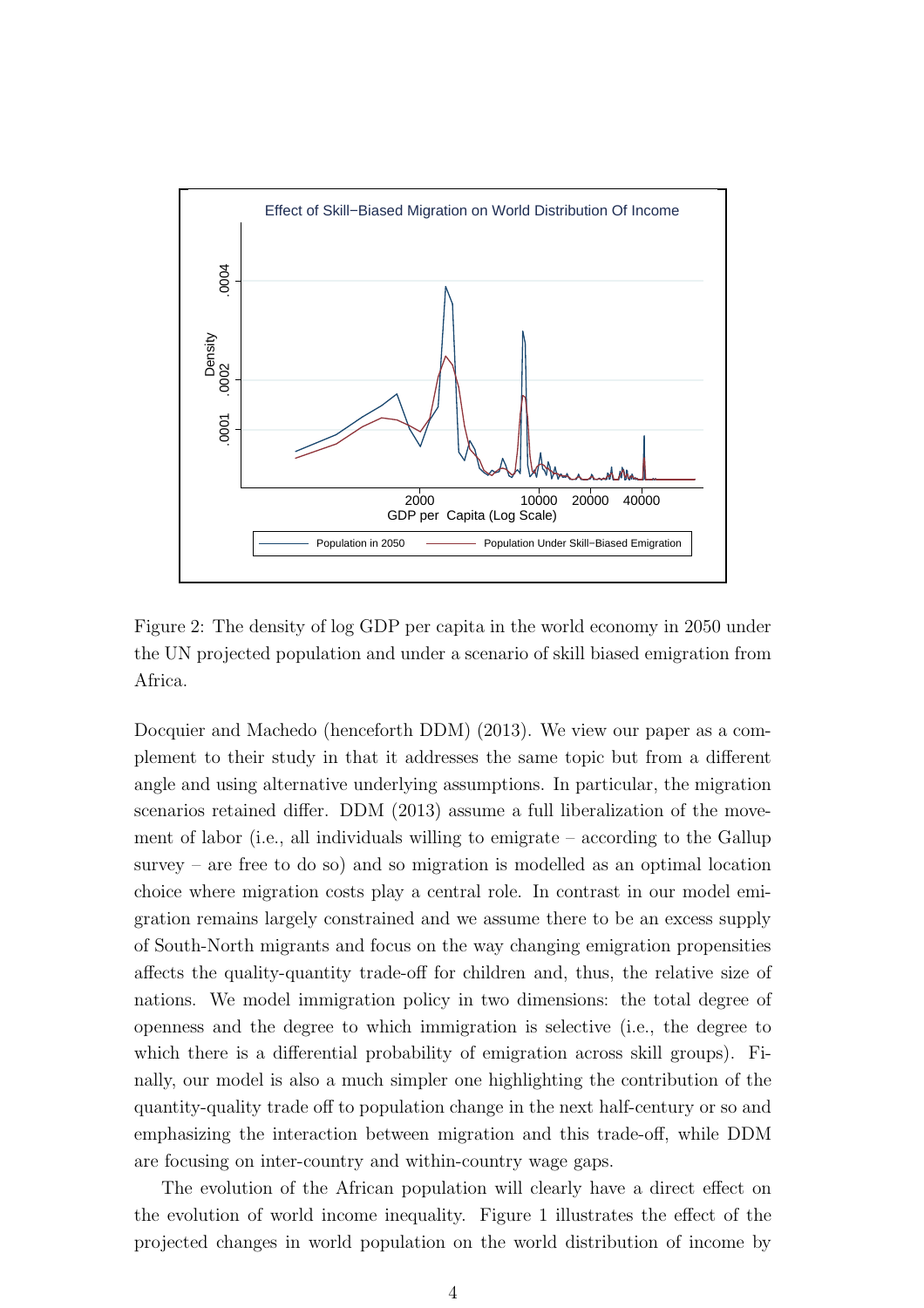plotting the density of the world distribution of income under the UN's medium variant population estimates for 2010 and 2050 while holding each countries' GDP per capita constant at their 2010 levels. The figure shows that according to the UN projections, the populations of poorer countries will be growing relatively to richer countries in the next half century and that this ceteris paribus will tend to increase world inequality by increasing the density of the distribution at low income levels and decreasing it at higher income levels. However, as we argue in this paper, all things are not equal. The evolution of the world population distribution, and so of the world distribution of income, will be significantly affected by changing economic incentives in the world economy over the next half century.

There are many potential candidates for economic changes, including changes in economic policies, that may influence demography over the next few decades. One obvious candidate is a direct policy change with respect to fertility, as we have seen in the case of China. However there also many other possible indirect influences such as technological change or health shocks for example. We focus on one such potential change, migration policy. Over the last quarter of a century, immigration policies in most OECD economies have become quantitatively more restrictive and qualitatively more selective (see Bertoli and Rapoport (2013)). Mountford and Rapoport (2011) derive the theoretical implications of these changes, especially the fact that international migration is increasingly becoming of the "Brain Drain" type, for the world distribution of population and for world inequality.

We find that changes in immigration policies in destination countries can have significant effects on demographic and economic outcomes. Figure 2 illustrates this point. This figure compares the world distribution of income implied by the UN medium variant population projection in 2050 - again holding GDP per capita constant at 2010 levels - with that of a scenario where emigration possibilities from Africa become increasingly skill-biased as described in section 4.1 below. Differential emigration probabilities in favor of the highly educated and skilled increase the incentives to reduce fertility and invest in education, thereby reducing African population growth. As Figure 2 shows this results in a less unequal world distribution of income than the UN projection, reversing in part the increase in world inequality implied by demographic changes as projected by the UN.

### 2 Theoretical Framework

In this section we describe briefly the model underlying the simulations in sections 3 and 4. The model is an extension of the overlapping generations model of Mountford and Rapoport (2011). In each period  $t$ , output  $Y_t$  may be produced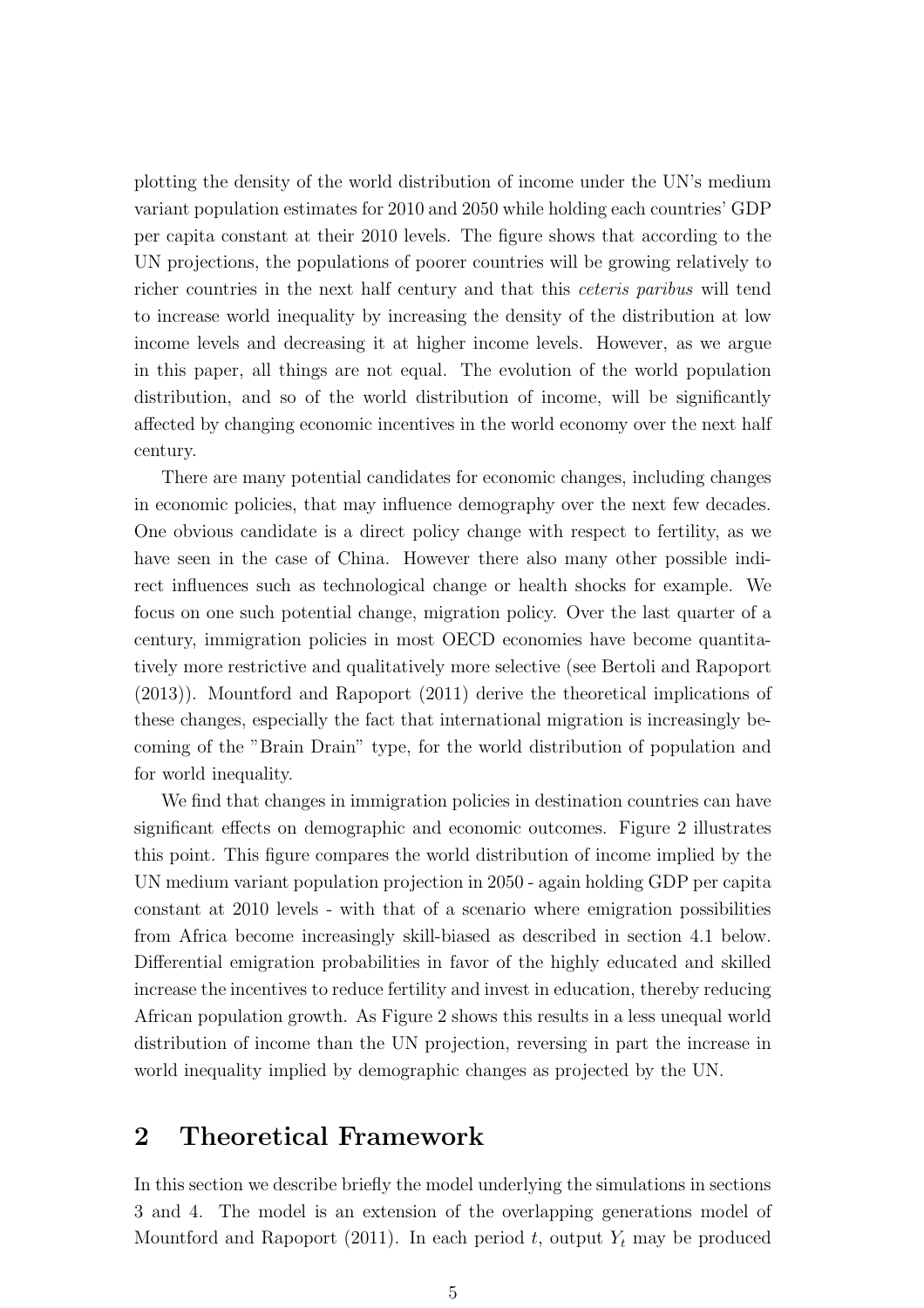using two factors of production, skilled labor,  $H_t$ , and unskilled labor  $L_t$ , under perfect competition, where the levels of  $H_t$  and  $L_t$  are determined endogenously by the optimal decisions of agents. Agents live for two periods and are endowed with one unit of labor in their second period. Agents are identical in all respects except for their level of ability,  $a$ , which we will assume is distributed normally over the unit interval, i.e. as a truncated normal distribution, and independently of the ability level of their parent. If the agent becomes skilled, then agent  $i$  can supply  $g_t + a_i$  efficiency units of skilled labor, where  $g_t$  is the annual rate of growth of technology. Otherwise the agent remains unskilled and supplies one efficiency unit of unskilled labor. This implies that an increase in the rate of technological progress will increase the number of efficiency units a skilled worker supplies and will *ceteris paribus* increase the relative wage of skilled workers, as in Galor and Moav (2000) and Gould, Moav and Weinberg (2001). The level of technology,  $A_t$ , in each period is given and technological progress from one period to the next is related to the level of human capital accumulation in the economy and so is also determined endogenously.

The production function is a constant returns to scale Cobb-Douglas and so in each period output is given by the following expression

$$
Y_t = A_t H_t^{\alpha} L_t^{1-\alpha} \tag{1}
$$

where  $H_t$  and  $L_t$  are the levels of skilled and unskilled labor in the economy.

Defining  $h_t \equiv H_t/L_t$ , factor prices for each factor are given by their marginal products and hence

$$
w_t^H = \alpha A_t h_t^{\alpha - 1}; \qquad w_t^L = (1 - \alpha) A_t h_t^{\alpha}
$$
 (2)

Thus we can write

$$
\frac{w_t^L}{w_t^H} = \frac{(1-\alpha)}{\alpha} h_t \tag{3}
$$

and in the absence of migration therefore from our distributional assumptions,

$$
h_t = \frac{\int_{a_t^*}^1 f(\mu(g_{t+1}), \sigma^2) di}{a^*}
$$
 (4)

where  $a^*$  is the critical level of ability below which agents remain unskilled at period t and  $f(\mu(g_{t+1}), \sigma^2)$  is the probability density function of efficiency units of labor which is integrated over the different levels of ability of high skilled workers.

#### 2.1 Individuals' Preferences and Budget Constraints

In their first period of life individuals are dependent on their parent who decides whether or not they become skilled. As described above, skilled individuals can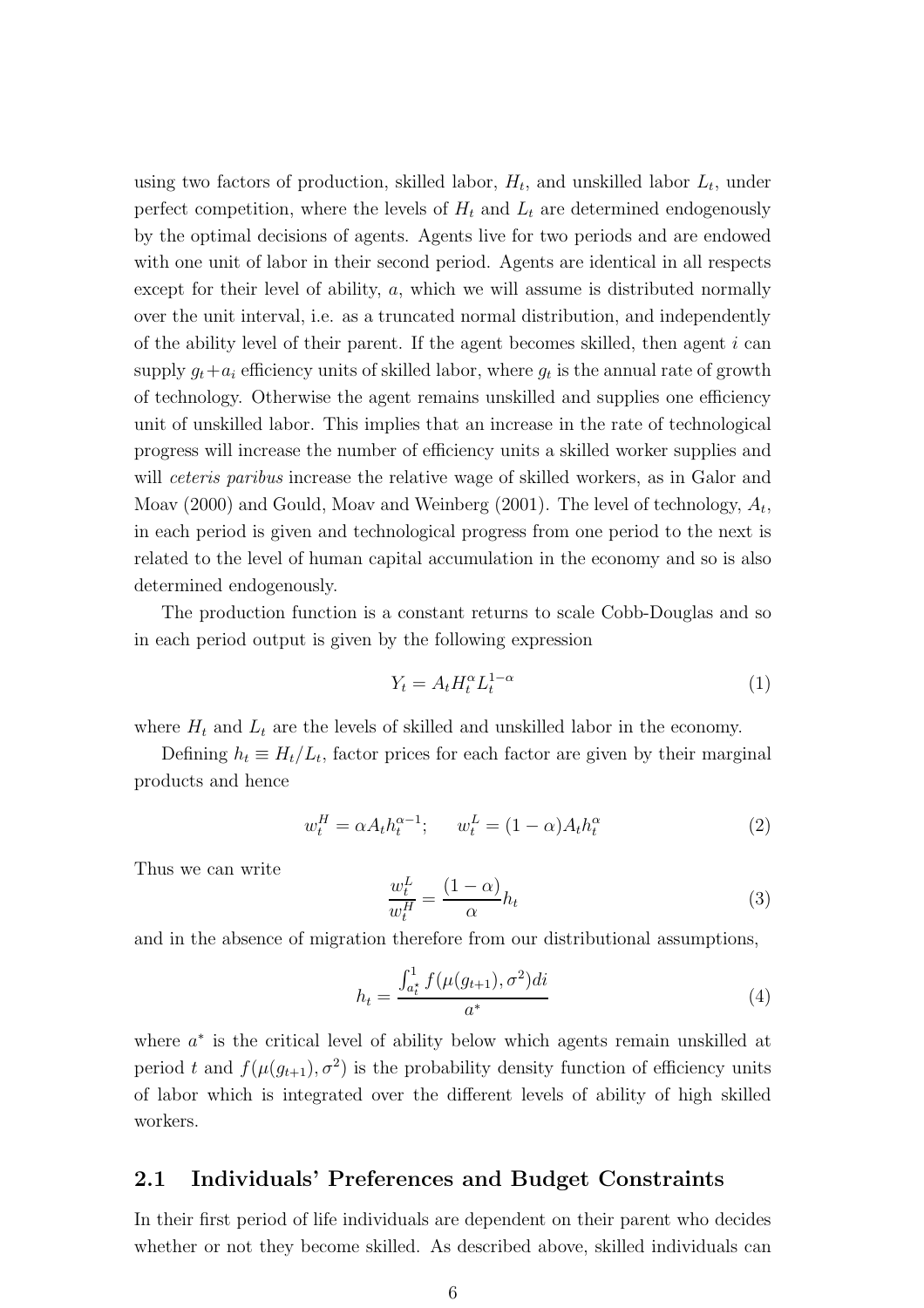supply  $g_t + a_i$  efficiency units of skilled labor while those remaining unskilled can supply only one efficiency unit of unskilled labor.

Individuals make optimal decisions over fertility, consumption and the training of their offspring, with the preferences of a member of generation  $t$  (i.e., an individual who is born in period  $t - 1$ ) defined over their consumption in period  $t, c_t$ , and the total income of their offspring,  $d_{t+1}$ , and are represented by the utility function.

$$
u_t = c_t^{\theta} d_{t+1}^{1-\theta} \tag{5}
$$

Individuals are assumed to be 'small' and so take the wage rate and growth rate in periods t and  $t + 1$  as given. Individuals optimally allocate their time between labor force participation and child rearing. Denoting the time required to bring up skilled offspring as,  $\tau^s$ , and the time required to bring up unskilled offspring as,  $\tau^u$ , where we assume that  $0 < \tau^u < \tau^s < 1$ , the budget constraint of a member  $i$  of generation  $t$ , is

$$
c_t + w_t^i(\tau^s n_t^H + \tau^u n_t^L) \le w_t^i \quad \text{for} \quad i = s, u \tag{6}
$$

where  $n_t^H$  and  $n_t^L$  are measures of skilled and unskilled offspring respectively.

#### 2.2 Emigration

We will analyze the effects of permanent emigration on the sending economy. We assume that the gap in TFP between the developed world and the less developed world is great enough that it is always the case that more agents would like to emigrate than are able. We consider both skilled and unskilled emigration and assume that the probability of emigration differs across skill. We denote the probability of emigration for a skilled worker as  $\pi^s$  and that for an unskilled worker as  $\pi^u$ . We assume that probability of emigration is not affected by the level of ability but is only affected by the skill level. Intuitively the loss of emigrating skilled agents will *ceteris paribus* reduce the level  $h_t$  and that loss of unskilled agents will *ceteris paribus* raise the level  $h_t$  but the possibility of emigration will also increase the incentive to accumulate human capital and so the equilibrium effect may differ from this intuition, see Mountford and Rapoport (2011) and earlier literature on the brain drain (e.g., Mountford (1997), Beine, Docquier and Rapoport(2001,2008) and Kanbur and Rapoport (2005)). With these emigration probabilities the expression for  $h_t$  becomes

$$
h_t = \frac{(1 - \pi^s) \int_{a_t^*}^1 f(\mu(g_{t+1}), \sigma^2) di}{a^*(1 - \pi^u)}
$$
(7)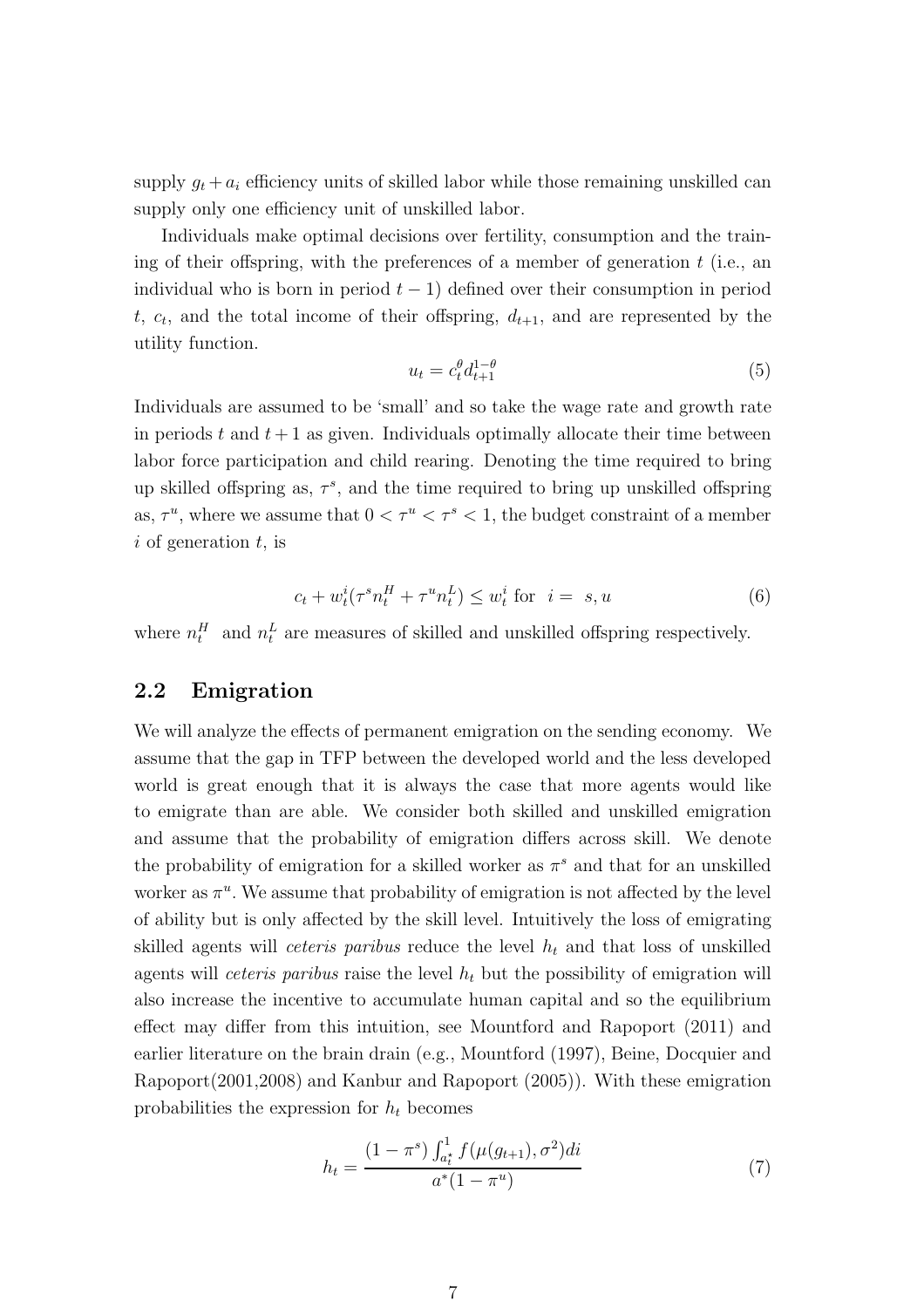

Figure 3: The UN Medium Variant Total Fertility for 48 African Economies. Source: United Nations (2012).

#### 2.3 The Optimal Choice Problem

A member i of generation t maximizes his/her utility - equation  $(5)$  - subject to the budget constraint equation (6) - , taking factor prices and  $\pi^s$  and  $\pi^u$  as given. As shown in Mountford and Rapoport (2011) the first order conditions for this problem define a factor supply schedule for skilled and unskilled labor as a function of the relative wage. The factor demand equation can be derived from the labor market equilibrium equation  $\epsilon$  - equation (3)  $\epsilon$  and equilibrium is where factor demands and supplies are equal.

Total fertility,  $n_t$  is also determined in equilibrium and is related to the total time devoted to fertility, the relative costs of rearing skilled and unskilled children and the equilibrium proportions of skilled,  $n_t^H/n_t$ , and unskilled children,  $n_t^L/n_t$ , by the following equation,

$$
n_t = \frac{1 - \theta}{\tau^s (n_t^H / n_t) + \tau^u (n_t^L / n_t)}
$$
(8)

### 3 Baseline Scenario

We calibrate the above model using publicly available data on emigration rates, education levels, population and fertility.<sup>1</sup> We briefly detail below the data

<sup>&</sup>lt;sup>1</sup>The two period overlapping generations framework is a simplifying abstraction which allows for a tractable analysis of the theoretical model. However an implication of this is that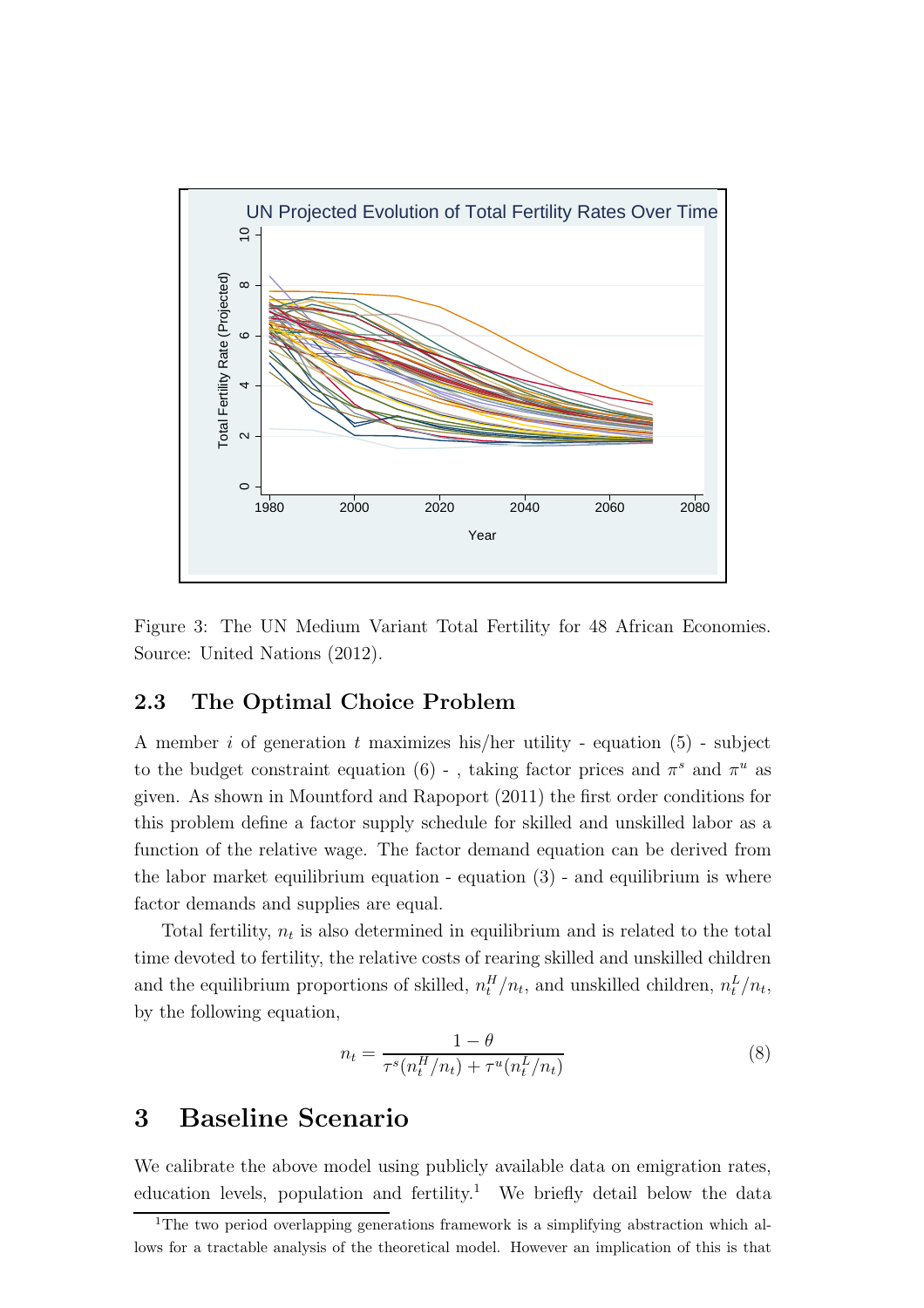sources used and the assumptions underlying the calibration choices. Our baseline scenario is designed to broadly match the medium-variant UN Population Projections for Africa (United Nations, 2012). We plot the projected fertility (TFR) for African countries in Figure 3, which shows that a crucial underlying assumption in these projections is that in the long-run, the population of each country will be stable. Thus, as we see from the Figure 3, fertility for each country is projected to quickly converge to a level of close to 2 in just a few decades.

Figure 4 shows the UN Projected Population for Africa under the three main variants: high, medium and low-fertility. The medium fertility assumption, which will be used as a benchmark throughout this paper, is the best prediction, as they put it, based on probabilistic scenarios using updated demographic data (the high and low-fertility scenarios, on the other hand, illustrate the robustness of the projection to adding or subtracting half-a-child to the medium-variant scenario).

The main motivation for our study is to show how economic forces may influence the fertility and, ultimately, the population projections for Africa. In particular, we want to investigate whether migration policies may impact the demographic evolution of the African continent since, as demonstrated in our theoretical model, emigration propensities (and differential emigration propensities at different education levels) may affect the quality-quantity tradeoff for children.

#### 3.1 Data

Population and fertility data come from the UN Population Division (UN, 2013). Education data comes from Barro and Lee (2013) which provide data for the share of males aged 25 and more with tertiary, secondary and primary education.<sup>2</sup> Our preferred definition of skilled agents is for those who have completed tertiary education. For missing observations we impute values using an OLS regression with per capita GDP, infant mortality and total fertility rates as regressors.

Emigration data comes from Bruecker, Capuano and Marfouk (2013), who recently collected panel data on immigration stocks disaggregated by country of origin and level of education for 20 OECD receiving countries. The Bruecker et al.

<sup>2</sup>We use male data for reasons of data availability.

additional assumptions have to be made concerning the mapping of the empirical data into the two period generational framework. An interesting direction of future study would be to extend the analysis to a multiperiod overlapping generation model along the lines of Song, Storesletten, Wang and Zilibotti (2012) where agents live for up to J periods and maximize a utility function given by  $\sum_{j=0}^{J} s^j \beta^j u(c_{t+j}, d_{t+j})$  where  $s^j$  is the probability of surviving until period J,  $\beta$  is the discount factor with  $u(c_{t+j}, d_{t+j})$  defined as above. This would allow the model to use the five yearly age specific fertility and mortality data from the United Nations Population division, see http://esa.un.org/unpd/wpp/Excel-Data/population.htm. However such analysis is beyond the scope of the present paper.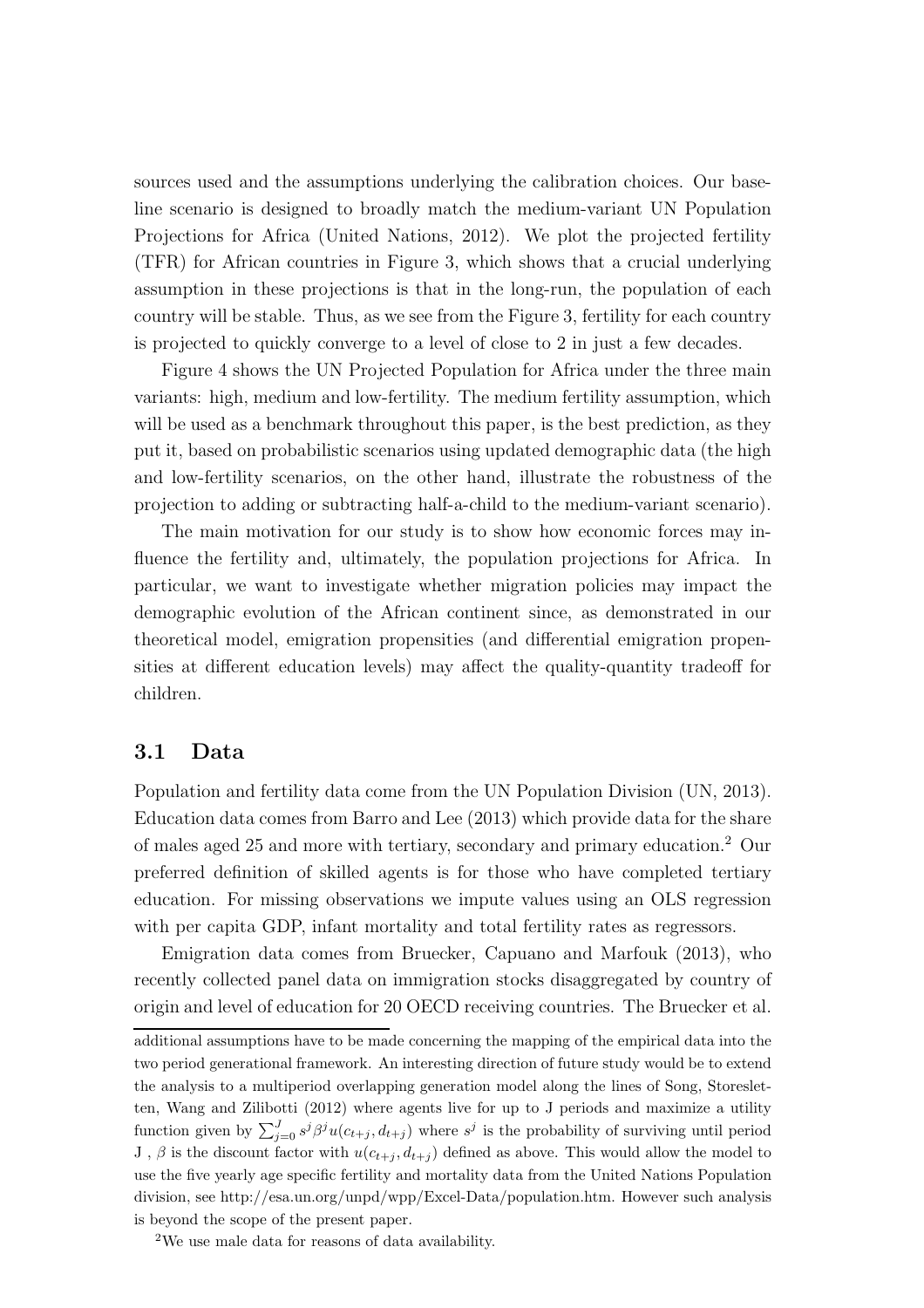

Figure 4: The UN High Medium and Low Variant Projections for the growth of African Population. Source:United Nations (2012).

(2013) dataset provides seven observations between 1980 and 2010 for bilateral immigrant stocks, broken down by gender and level of education for up to 195 origin countries, and it builds upon the methodology proposed by Docquier and Marfouk (2005), Beine, Docquier and Rapoport (2007), Docquier, Lowell and Marfouk (2009) and Defoort (2008). We use the bilateral data and then reaggregate by origin country to compute emigration stocks and rates by education level for all African countries. Note therefore that our emigration variables are intended to proxy for emigration from Africa to the OECD only (i.e., we exclude intra-African and other South-South migration). The data sets provide sufficient data for 48 African economies.<sup>3</sup> For calculating total African figures we take account of missing countries observations by scaling up the total from our 48 economies using a scale factor that matches the total African population for 2010 data.

Figure 5 shows the evolution in these data of mean education and migration

<sup>&</sup>lt;sup>3</sup>The countries in the dataset are: Benin, Botswana, Burkina Faso, Burundi, Cameroon, Cape Verde, Central African Republic, Chad, Comoros, Congo, Côte d'Ivoire, Democratic Republic of Congo, Djibouti, Egypt, Equatorial Guinea, Ethiopia, Eritrea, Gabon, Gambia, Ghana, Guinea, Guinea-Bissau, Kenya, Lesotho, Liberia, Madagascar, Malawi, Mali, Mauritania, Mauritius, Morocco, Mozambique, Namibia, Niger, Nigeria, Rwanda, Sao Tome and Principe, Senegal, Sierra Leone, Somalia, South Africa, Swaziland, Togo, Tunisia, Uganda, Tanzania, Zambia, Zimbabwe.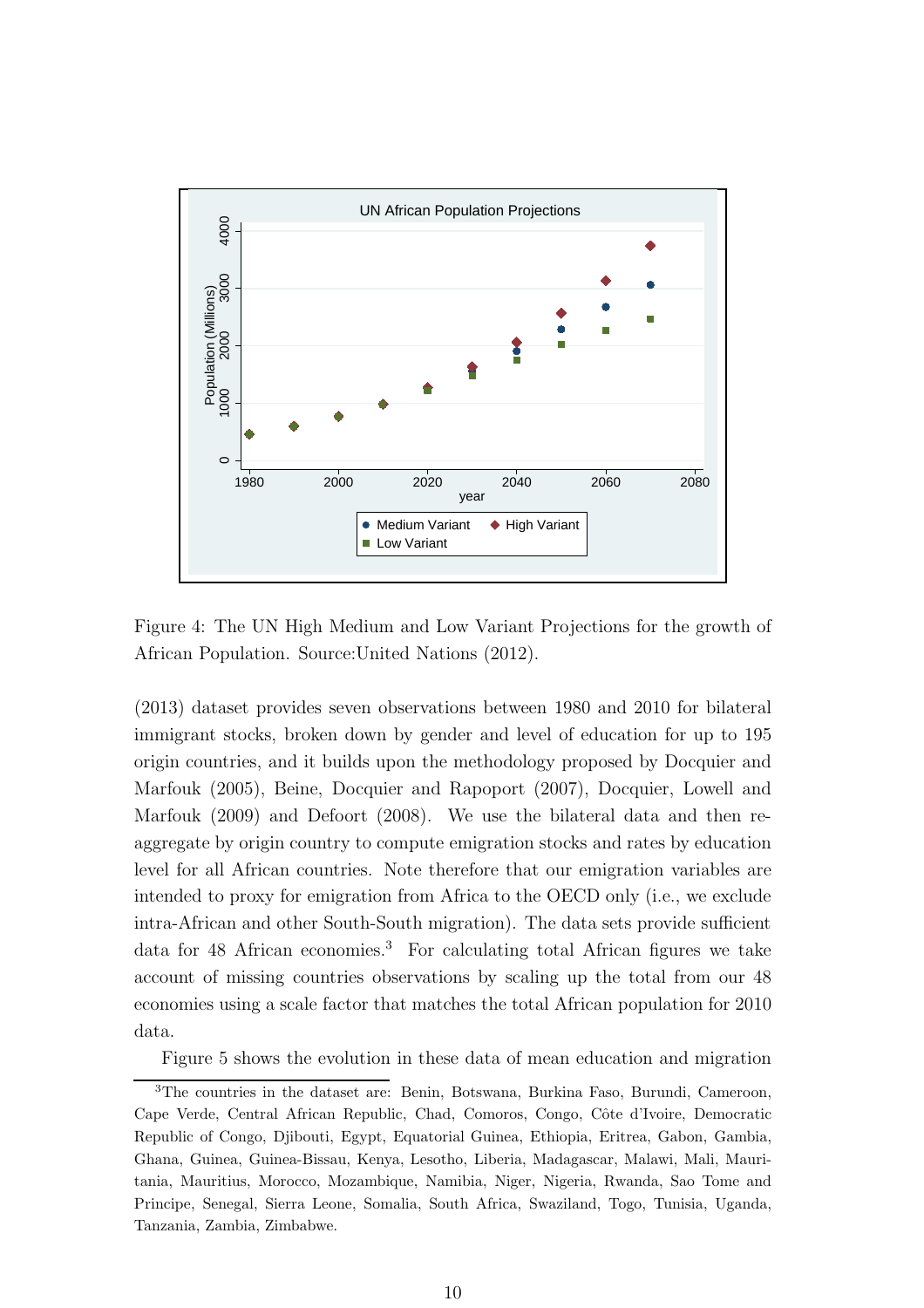

Figure 5: The Evolution of Mean Migration Rates and Education Levels in Africa

rates in Africa over recent decades. The first panel shows how education completion levels have risen through time in all education categories. The second panel shows that migration rates have also been growing through time for both low skilled and high skilled migrants but that the migration rates for highly skilled workers has been rising by more. This fact together with the rising share of highly skilled workers in the labor force implies that the proportion of migrants in the population has also been rising.

#### 3.2 Calibration

We choose parameters in our model to match the UN projected population growth medium variant by year 2030. More precisely, we make the following choices. We follow Delogu et al. (2013) in setting the time-cost of raising an uneducated child,  $\tau^u$ , to be 0.0231 (or 3/130) in year 2000. Likewise, following Delogu et al. (2013), we model the cost of uneducated children as increasing over time so that in our case it equals 0.0312 in 2010, 0.0396 and 0.0594 in 2050. This increase represents inter alia the declining opportunity for children to work due to, e.g., greater minimum schooling obligations. Similarly,  $\tau^s$  is calibrated to decline over time by 40% by 2030 and by a further 20% by 2050. This reflects inter alia the fact that the cost of raising educated children (in time-equivalent units) is declining due to projected increased public spending on education. The initial level of  $\tau^s$ is calculated using equation (8) with the assumption that total education costs are proportional to our measure of skilled workers. Given this, we then calibrate the total time devoted to child rearing in each country so as to match the rate of population growth in that country projected in the medium-variant of the UN Population Projections in 2030. For this baseline scenario, we calibrate TFP in 2000 by the formula in equation (1) above and assume that the TFP growth of African countries is 2% above US TFP growth (i.e., there is some element of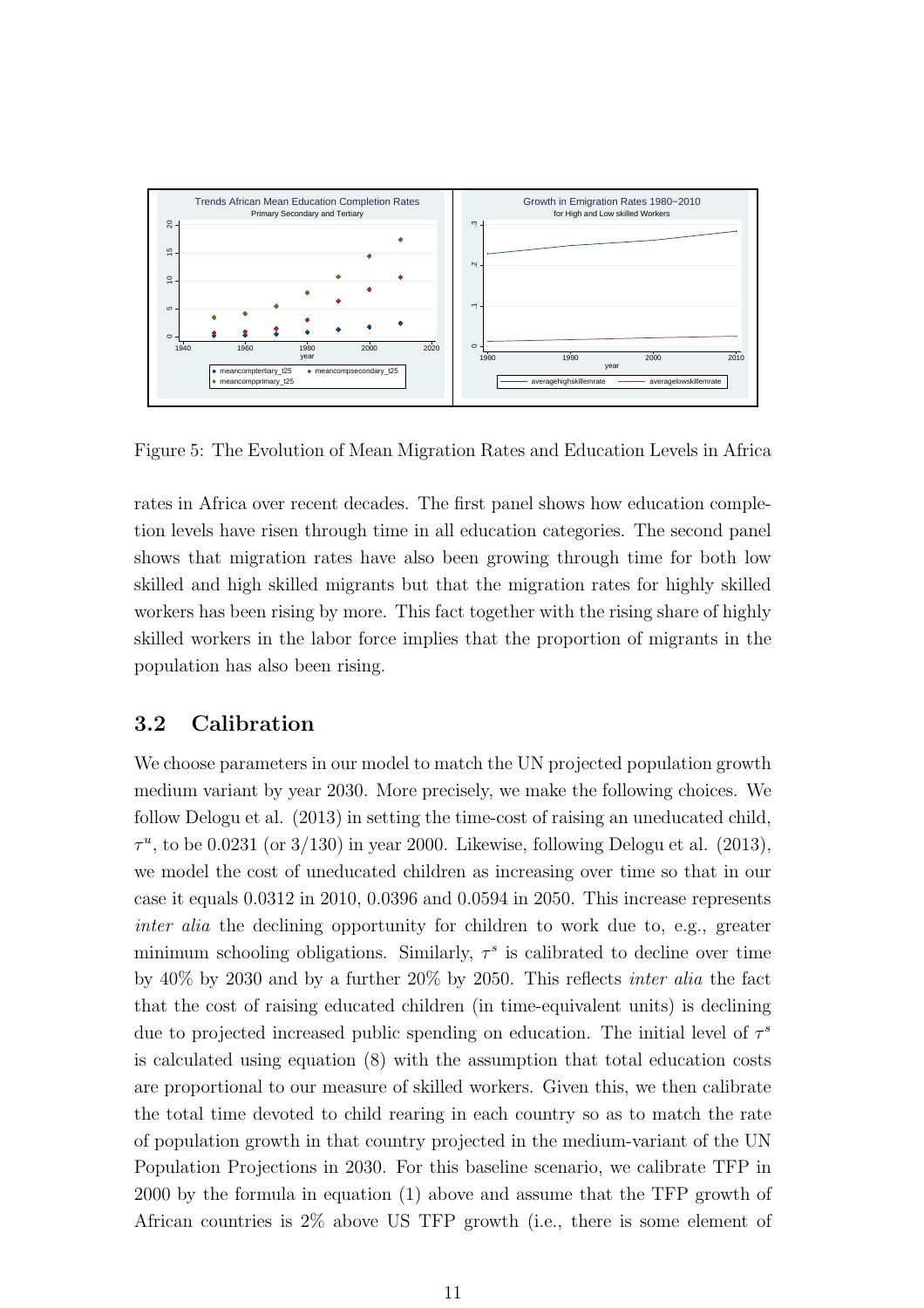

Figure 6: The Evolution of Total African Population in the Baseline Scenario and the UN medium variant

catching-up, again as in Delogu et al. (2013)). Finally, emigration rates of both high- and low-skill workers are as given by the 2010 figures in the Bruecker et al. (2013) data set. We assume that the production function is time invariant and the same in all countries and so different per capita output is caused by differences in productivity and in factor supplies. Equipped with these parameters for all 48 countries we calculate the equilibrium  $a^*$  for each country and at each time period as described in Section 2, which determines the model's predicted share of educated in the population and, thereby, fertility. We assume the distribution of abilities is truncated normal with a mean of 0.95 and a variance of 1.

We display the calibration of our baseline scenario in Figures 6 and 7. In Figure 6 we plot the model's projected total African population growth with that of the UN medium-variant scenario. This shows that we have chosen our parameters so that the model matches very closely on aggregate the UN Medium variant. In Figure 7 we plot the model's projected population growth rate for each of the 48 countries alongside the same graph for the UN medium variant. While for individual countries the goodness of fit varies (see, e.g., Figure 9 below), Figure 7 shows that the general shape is very similar, with both the model and the UN medium-variant scenario's baselines having the characteristic that all economies are tending towards a stable population in the long run.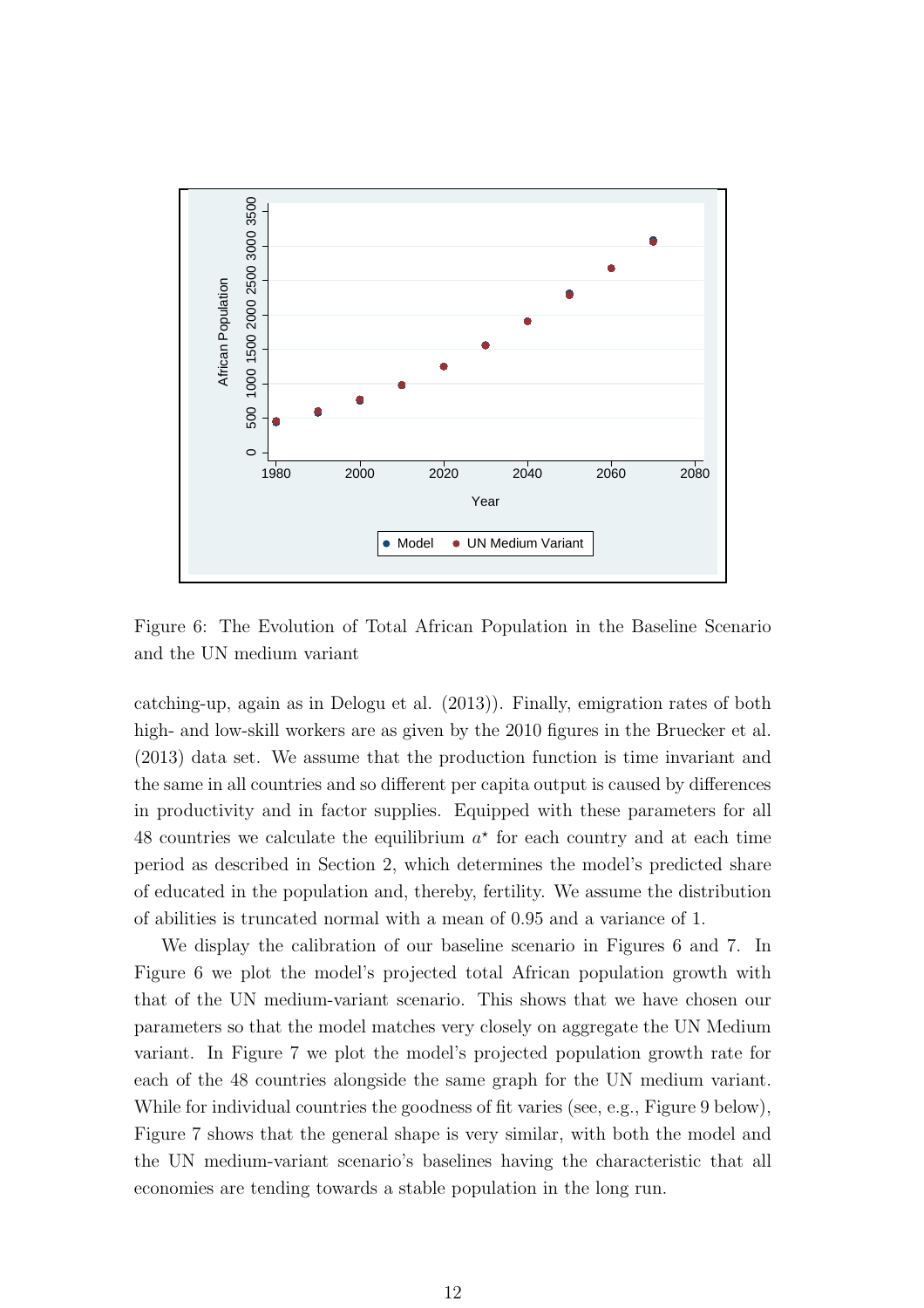

Figure 7: The Population growth rate for 48 African Economies under the Baseline scenario (left) and the UN Medium Variant (right)

## 4 Alternative scenarios based on different immigration policies

To investigate the role of immigration policies in affecting demography in Africa, we examine three alternative scenarios: a scenario where emigration becomes more skill biased; a scenario where emigration becomes more unskilled biased; and a scenario where emigration is reduced. Clearly there are many possible scenarios that we could simulate using the model e.g. different policies for different regions, different colonial links, or different migration histories, but we focus on these three alternative scenarios to illustrate the main economic forces at play in the model. In order to illustrate graphically the differences between the scenarios we assume large differences in emigration rates across scenarios e.g. in the high skill emigration biased scenario we assume each country's skilled emigration rate is 50% higher than in 2000 and the low skilled emigration rate is 50% lower. This leads to differences across the scenarios that can be nicely illustrated in Figure 8. In section 4.4 below we discuss policy scenarios based on the current trends in migration rates and these show the same qualitative responses although smaller in magnitude.

#### 4.1 A High Skilled Biased - Brain Drain - Scenario

This can be thought of as the continuation of the recent evolution of immigration policies in OECD countries and the general tendency for them to become increasingly restrictive and at the same time quality-selective, we assume that increased restrictiveness translates into dividing by two the emigration rate for low-skill workers while increased selectivity translates into increasing by a half the emigration rate for high-skill workers. See Mountford and Rapoport (2011)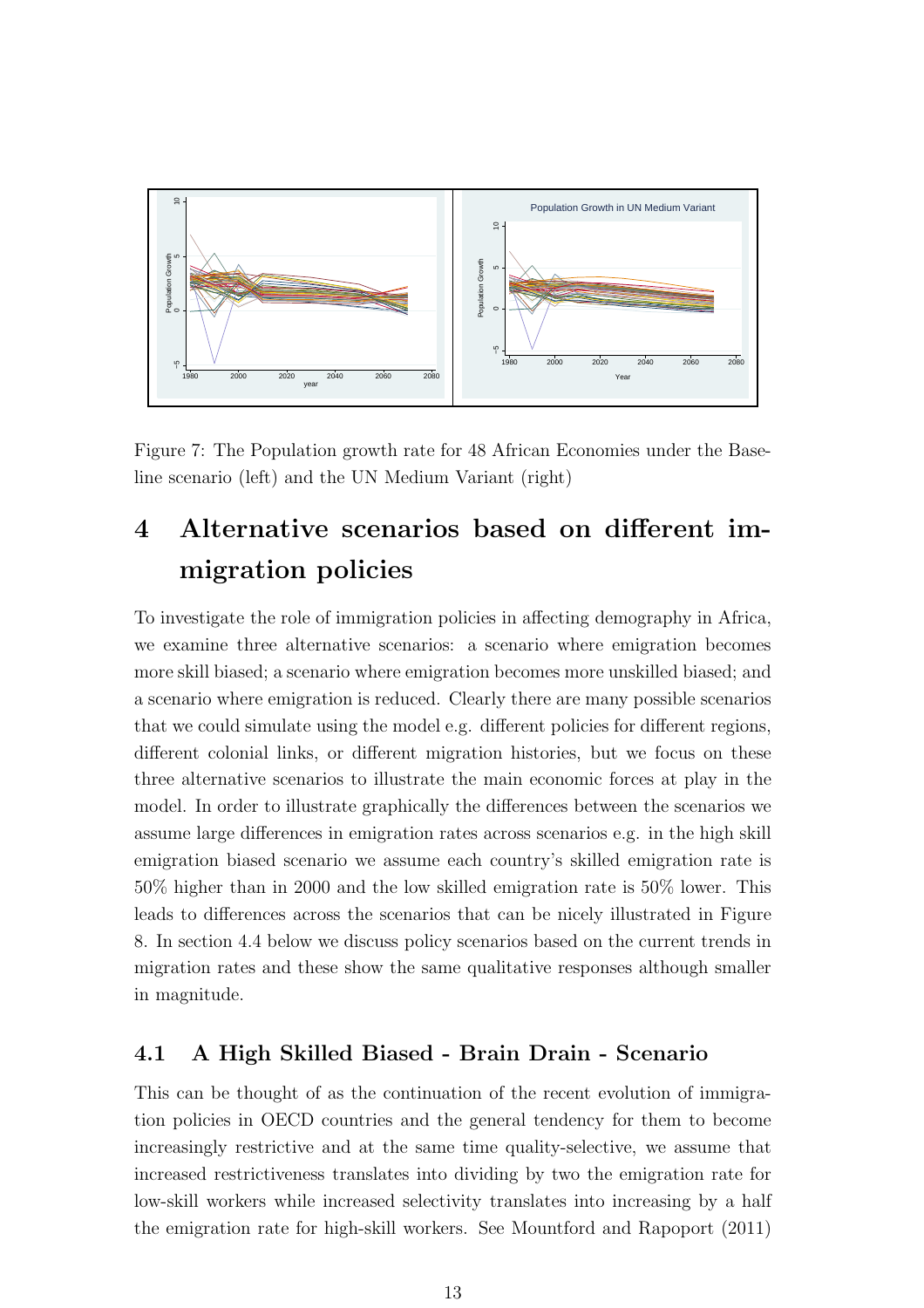

Figure 8: The Evolution of Total African Population Under Alternative Scenarios

for a description of the recent policy changes in OECD economies.

The effect on the population growth in Africa of the skill biased emigration scenario is shown in Figure 8. This shows that this policy has the effect of reducing the rate of population in Africa by nearly 370 million in 2050 compared to the baseline scenario, and by 700 million 2070, which is a similar magnitude as between the medium and low variant's of the UN population projections in Figure 4. The intuition for this result is straightforward. The increased relative probability to emigrate amongst high skilled workers increases their relative expected wage and so induces families in African economies to rear more high skilled offspring which, as high skilled offspring take more parental time and are more costly, implies via the budget constraint that total fertility declines. As time progresses the effect cumulates as a smaller number of offspring imply a smaller number of parents and so on.

Note also that the effect of this scenario is not spread equally across Africa as shown in Figure 9. In an economy with a high rate of emigration, such as Senegal, the effect of alternative scenarios are proportionately greater than in a country with lower rates of emigration, such as for example, Zambia. Differences occur because different countries have different migration rates and also different proportions of educated people in the economy.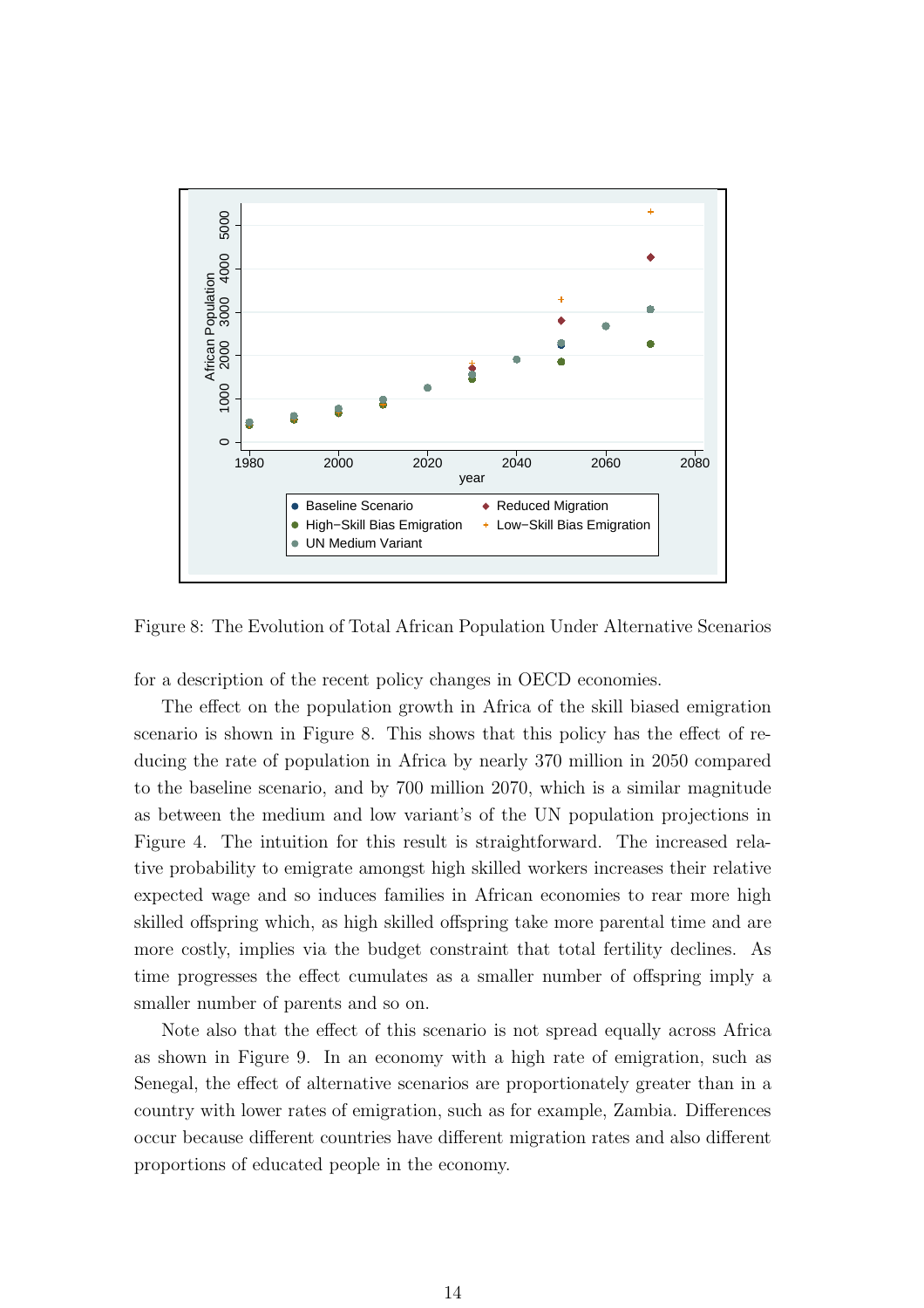

Figure 9: The Evolution of Population in high emigration - Senegal - and lower emigration - Zambia- economies Under Alternative Scenarios

#### 4.2 A Low Skilled Biased Scenario

In this scenario we assume by contrast that the high skilled emigration rate in each country is 50% lower than in 2000 and that the low skilled emigration rate is 50% higher. This can be thought of as a scenario where globalization, perhaps via the increased bargaining power of multinational corporations has reduced the ability of countries to implement a restrictive immigration policy. As Figure 8 shows that this policy has the effect of increasing the rate of population in Africa by nearly 900 million in 2050 compared to the baseline scenario, which is about twice the order of magnitude as differences between the UN medium and High and Low variants as shown in Fig 4. As already stated, smaller numbers would be obtained for smaller changes in migration rates. Also note that although this scenario is a mirror image of the high-skilled biased emigration in terms of emigration rates its implications for population are not.

#### 4.3 A Reduced Migration Scenario

This scenario shows that even a general reduction in migration will affect the rate of population growth. Intuitively this is because the African economies have a lower growth rate and so a lower autarkic demand for skilled agents than developed economies. Hence a move towards autarky has the effect of reducing the incentive of households to have fewer, more costly, skilled offspring rather than larger numbers of unskilled offspring and so projected population is higher than under the baseline scenario although not as high as in the low skilled emigration biased scenario as shown in Figure 8.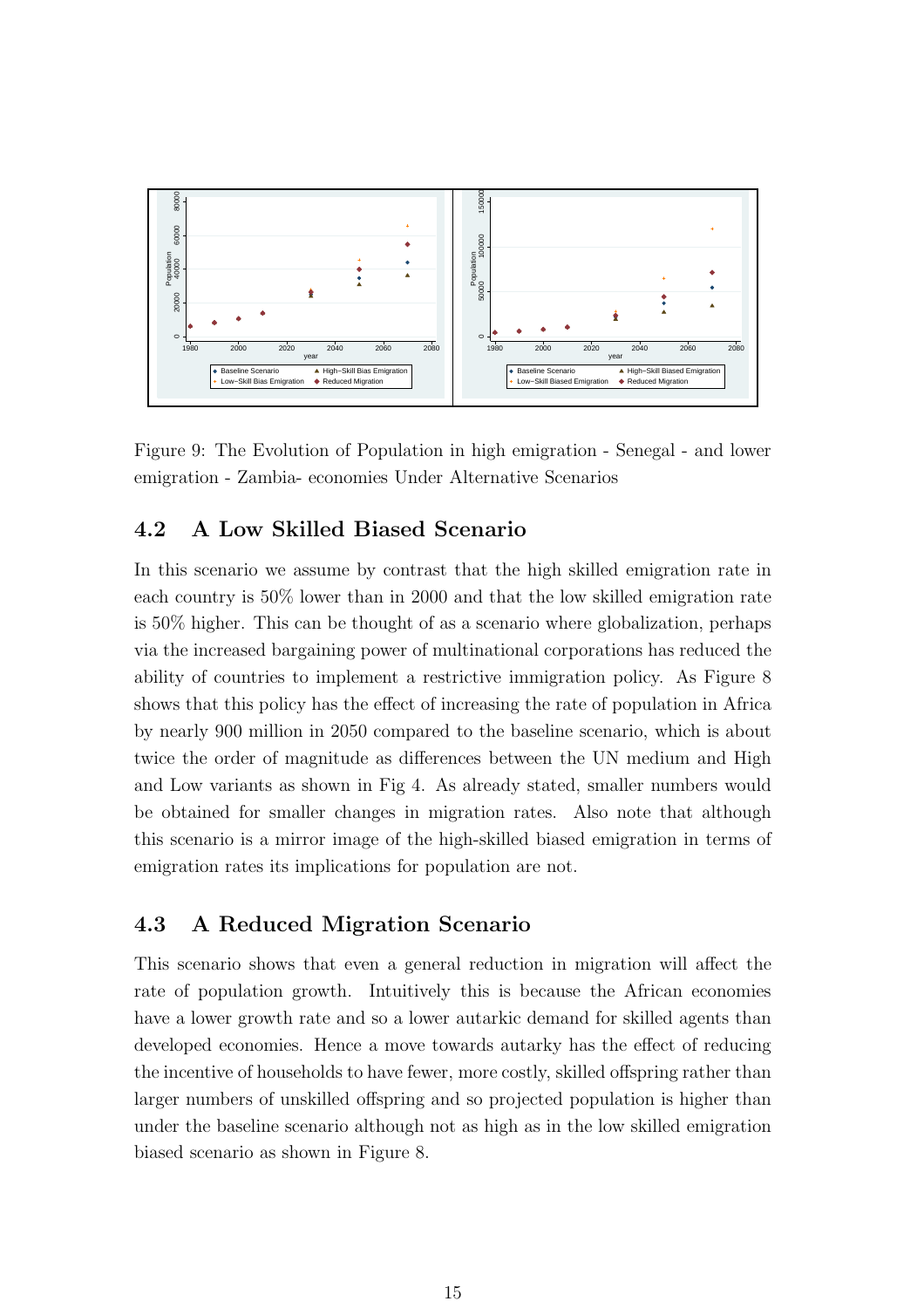| African Population (in Billions) Under Alternative Scenarios |                 |                   |            |                |
|--------------------------------------------------------------|-----------------|-------------------|------------|----------------|
| Date                                                         | <b>Baseline</b> | Continued         | Skill-Bias | Unskilled-Bias |
|                                                              | Scenario        | Emigration Growth | Emigration | Emigration     |
|                                                              |                 |                   |            |                |
| 2030                                                         | 1.56            | 1.56              | 1.53       | 1.60           |
|                                                              |                 |                   |            |                |
| 2050                                                         | 2.25            | 2.22              | 2.08       | 2.43           |
|                                                              |                 |                   |            |                |
| 2070                                                         | 3.06            | 3.01              | 2.62       | 3.55           |

TABLE 1

This table shows the effect of different migration scenarios on the evolution of African population. The different scenarios are the baseline scenario, the continued emigration growth scenario where the high skilled emigration and low skilled emigration rate continues to grow at their historical averages and the high (low) skilled emigration bias scenario where only the skilled (unskilled) emigration rate continues to grow.

#### 4.4 Policy Scenarios Based on Current Migration Trends

The scenarios above were designed to highlight the potential importance of economic forces rather than describe reality. In this section we use historical emigration rates to calibrate the scenarios. The results which are displayed in Table 4.3, while smaller, have the same qualitative features as the scenarios above.

The historical rates of emigration growth are shown in Figure 5. This shows that within our sample the high skilled emigration rate has increased by about 7% by decade and the low skilled emigration rate by 26% a decade, albeit from a low base. We use these rates when calculating our scenarios. In our "Continued Emigration Growth Scenario" we assume that the emigration rates of each type of labor continues to grow at these historical rates. In the "Skill-Bias Emigration Growth Scenario" we assume that the emigration rates of skilled labor continues to grow at its historical rate but that unskilled emigration remains at its 2010 level. In the "Unskilled-Bias Emigration Growth Scenario" we assume that the emigration rates of unskilled labor continues to grow at its historical rate but that skilled emigration remains at its 2010 level. The results show that as above a skilled bias growth of emigration would lead to a reduction in African population by about 7.5% relative to baseline scenario in 2050 and 14% in 2070. Conversely an unskilled bias growth of emigration would lead to an increase in African population by about 8% relative to baseline scenario in 2050 and 16% in 2070. If both unskilled and skilled labor continue to grow at their historical rates then these opposing effects offset each other so that the population relative to the baseline scenario only falls by 1.6%.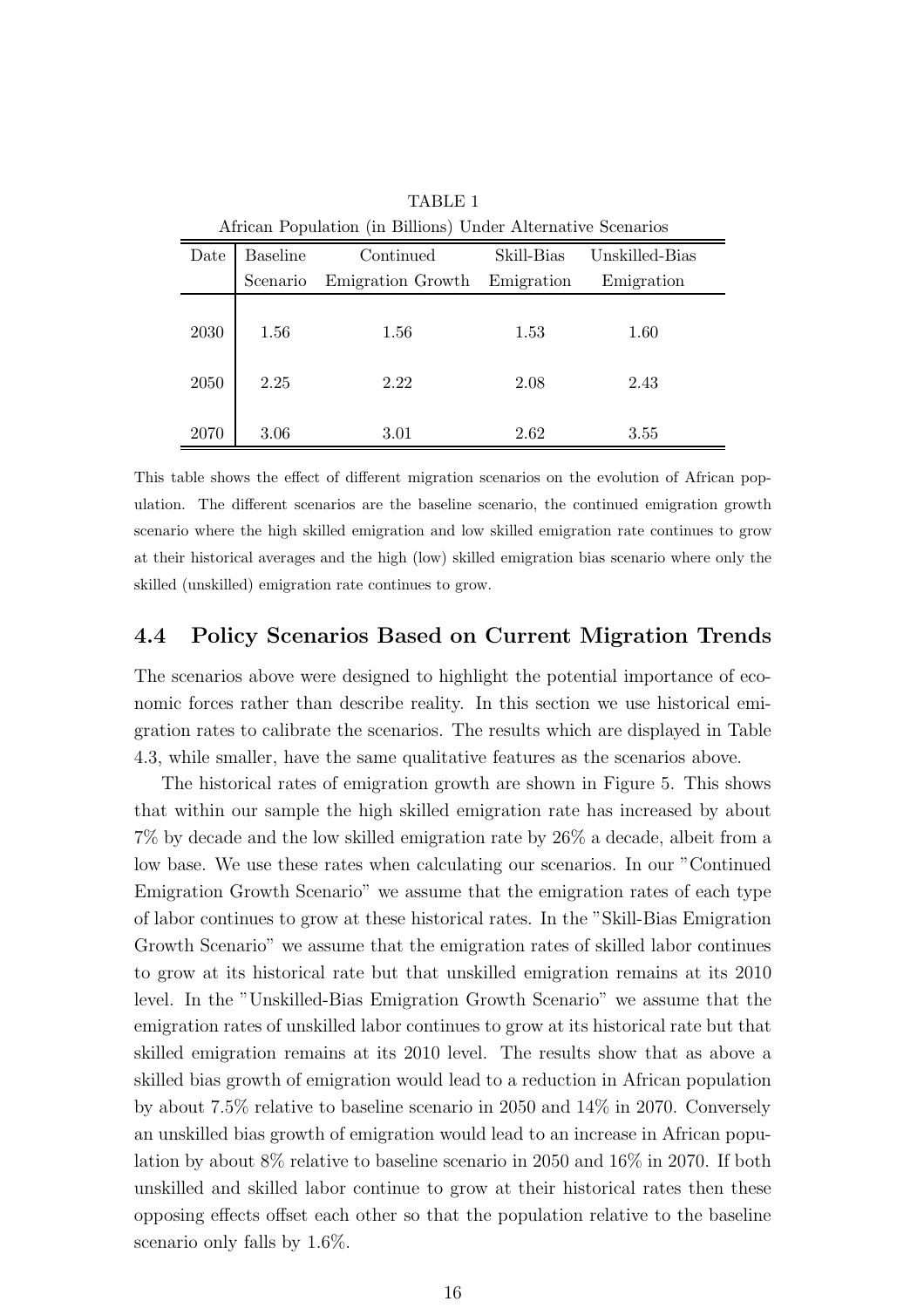### 5 Conclusion

As Secretary of State John Kerry speech to the African Union makes clear, the evolution of world inequality depends significantly on the evolution of fertility, human capital accumulation and population growth rates in Africa. This paper has applied a microfounded model of education and fertility choice to recent data on fertility, human capital accumulation and migration propensities in African economies. It has shown how economic forces which affect the relative returns to skilled and unskilled labor - in particular migration propensities - can have significant effects on the evolution of African economies and thereby on the world distribution of income. The model we have presented here is highly stylised and so its precise numbers should not be taken too literally. However what the model has shown is that there are good reasons to believe that current trends in the African economy imply that migration policies may have a large leverage on the evolution of African economies. In particular skilled biased migration opportunities may significantly increase educational demand and reduce population growth. This is therefore a very promising area for further research.